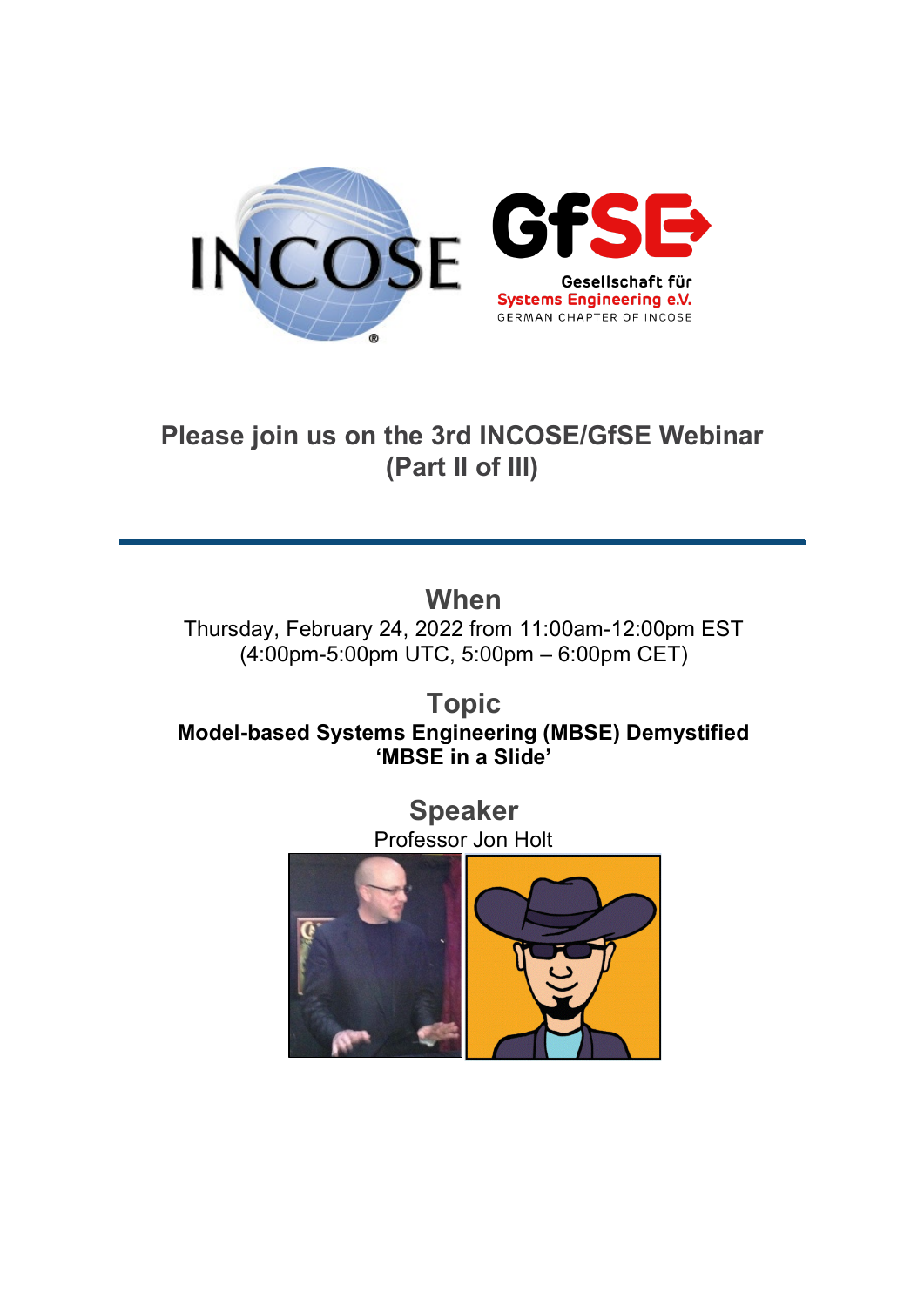## **Abstract**

Continuing the presentation series Professor Jon Holt will build on the concepts of complexity presented in his first talk, in which Jon discussed how MBSE is a natural evolution of document-based systems engineering.

In this 2<sup>nd</sup> talk Jon will present and introduce the main considerations that must be addressed for successful MBSE implementation and adoption. This is summarized and encapsulated in '**MBSE in a Slide**.'

This talk will not only introduce the main concepts, but will also dismiss many of the myths associated with MBSE, such as 'MBSE is all about SysML,' 'MBSE adds a large overhead to system development' and that 'all models are wrong' amongst others. Topics covered will include: the system, models, notations, tools, frameworks, and compliance.

Jon has 30 years' experience in using and deploying MBSE in industry and **'MBSE in a Slide'** represents a summary of everything that he has learned in this period, which is either an indication of brilliant abstraction, or a shocking indictment on how little has been achieved in the last three decades!

#### **Take-Away Key Messages**

- Considerations for successful MBSE implementation and adoption
- Dispelling myths about MBSE including system, models, notations, and tools

### **Biography**

**Professor Jon Holt** is an internationally recognized expert in the field of Modelbased Systems Engineering (MBSE). He is an international award-winning author and public speaker and has authored 17 books on MBSE and its applications.

Since 2014 he has been a director and consultant for Scarecrow Consultants, who are outstanding in the field of MBSE. Jon is also a Professor of Systems Engineering at Cranfield University, where he is involved with the teaching of and research into MBSE. He is a Fellow of both the IET and the BCS and is a Chartered Engineer and Chartered IT Professional. He is currently the Technical Director of INCOSE UK where he is responsible for all technical activities and, in 2015, was identified as one of the 25 most-influential Systems Engineers in the last 25 years by INCOSE.



Jon is also actively involved in the promotion of Science Technology Engineering and Mathematics (STEM) where he uses magic, mindreading, and occasional escapology to promote Systems Engineering at Music Festivals, Science Festivals, the IET Pythagorean Cabaret, radio shows and other STEM events. He has also authored the children's STEM book ['Think Engineer'](https://incoseuk.org/Normal_Files/Outreach/Think_Engineer) which is published by INCOSE UK.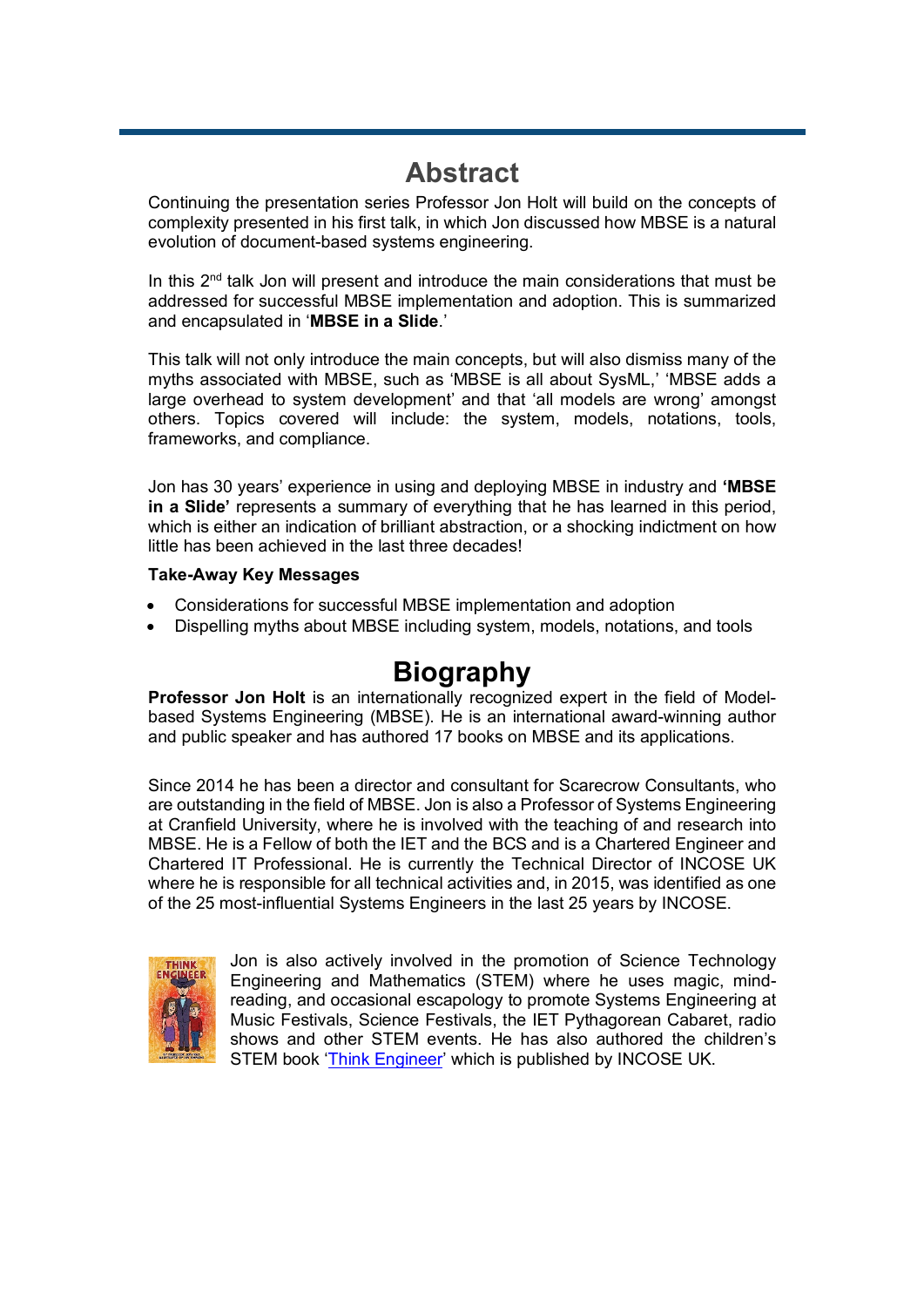# **Become an INCOSE Member!**

Please follow this link to join INCOSE as a member or associate member:

<https://www.incose.org/incose-member-resources/join-incose>

Please follow this link to join the GfSE chapter of INCOSE as a member:

<https://www.gfse.de/mitgliedschaft/persoenliche-und-gefoerderte-mitglieder.html>

### **How to Connect**

### **IMPORTANT—WEBINAR MOVE TO ZOOM PLATFORM**

**We have moved to the ZOOM platform for INCOSE webinars. One significant change is we recommend attendees join audio now using the ZOOM platform audio (Voice over Internet).**

**Register in advance for this webinar at: https://incoseorg.zoom.us/webinar/register/WN\_OS3xtMWwT42uv0WDyPB1lw**

### **After registering, you will receive a confirmation email containing information about joining the webinar.**

**You will also find a copy of the joining instructions on the INCOSE Connect website, at: [https://connect.incose.org/Library/Webinars/Pages/INCOSE-](https://connect.incose.org/Library/Webinars/Pages/INCOSE-Webinars.aspx)[Webinars.aspx](https://connect.incose.org/Library/Webinars/Pages/INCOSE-Webinars.aspx)**

## **Notice**

Please note that you can now access the webinar using mobile devices. There are 500 virtual seats available for the webinar. Currently they are available on a firstcome, first-served basis.

Zoom can be used to record meetings. By participating in this meeting, you agree that your communications may be monitored or recorded at any time during the meeting.

### **Missed the Webinar?**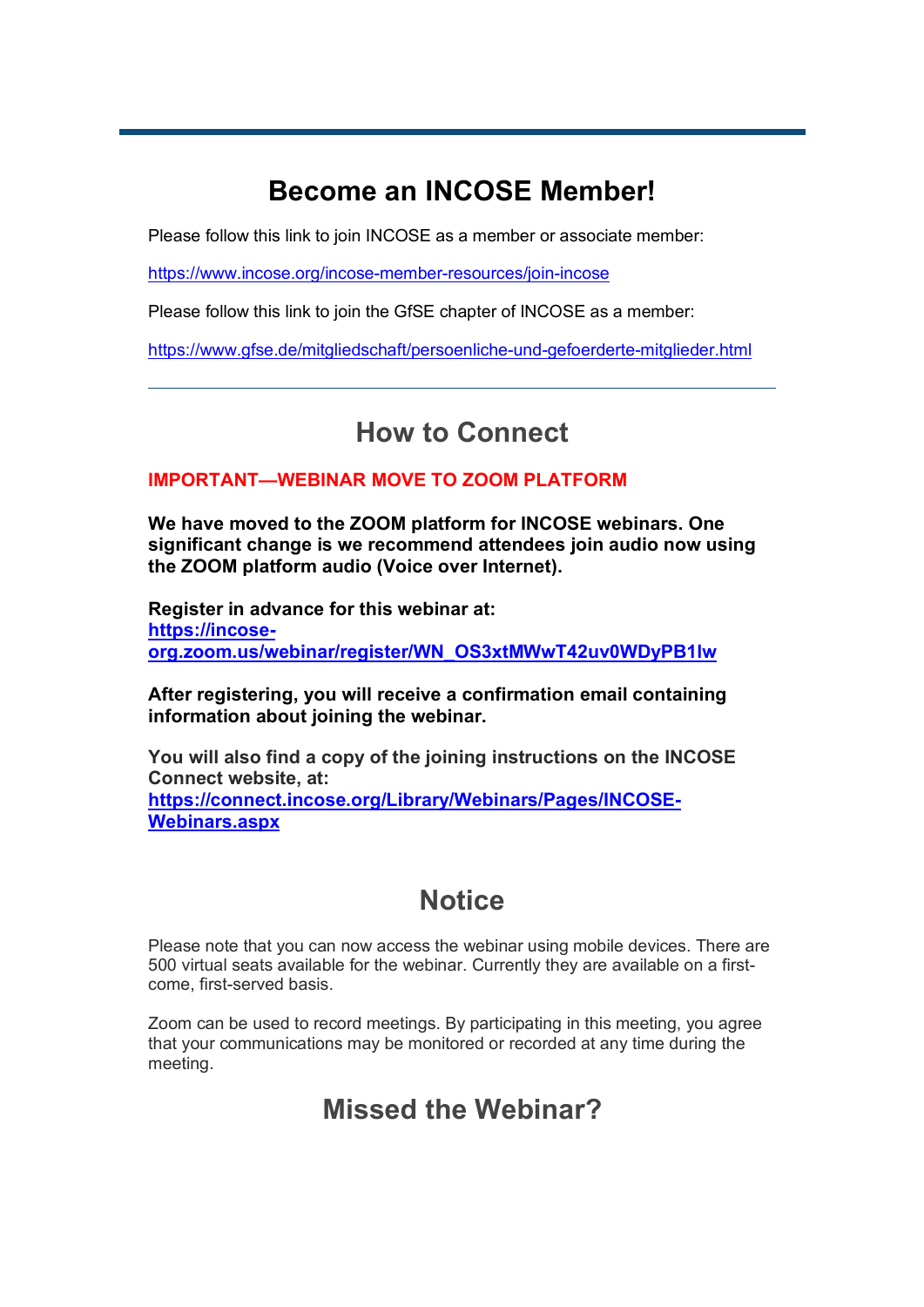If you miss the webinar, you will be able to see a recording of it on INCOSE Connect at [https://connect.incose.org/Library/Webinars/Pages/INCOSE-](https://connect.incose.org/Library/Webinars/Pages/INCOSE-Webinars.aspx)[Webinars.aspx](https://connect.incose.org/Library/Webinars/Pages/INCOSE-Webinars.aspx) where you will also be able to view the many more INCOSE webinars.

Please note you can now receive a PDU supporting certification renewal by attending an INCOSE technical webinar. Here is the link to details about certification renewal, including information on PDUs.

<https://www.incose.org/systems-engineering-certification/certification-faqs>

Regards, Christian Lalitsch-Schneider [christian.lalitsch-schneider@gfse.de](mailto:christian.lalitsch-schneider@gfse.de)

## **Our Sponsor for the 2021 Webinar Program**